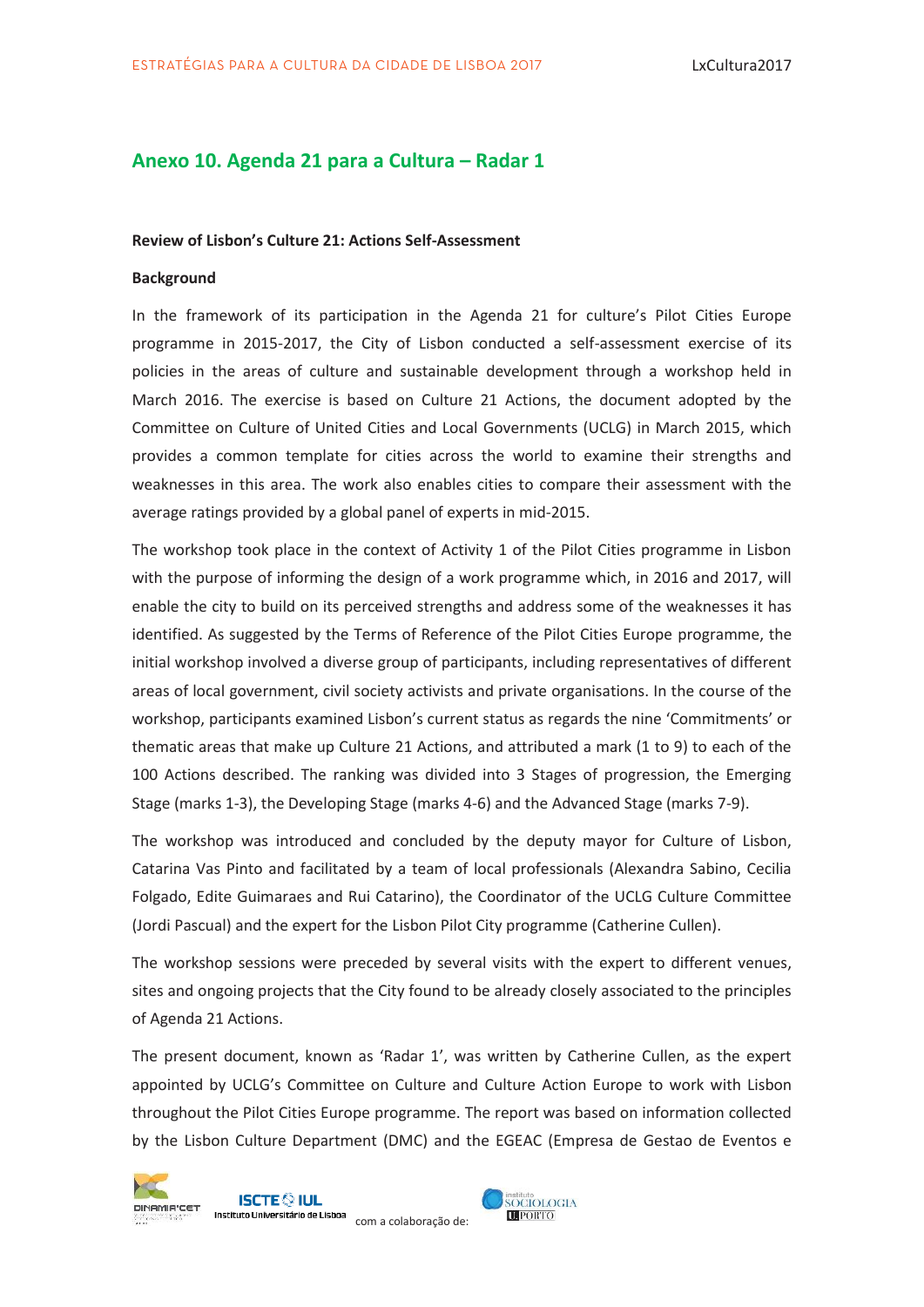Atividades Culturals) in a document called Lisbon Pilot City desk analysis, as well as on a detailed analysis of the workshop results.

The document summarises the assessments and observations made by the participants of the workshops, and compares it with the results of the 2015 global panel. It highlights the strong points and possible weaknesses of the cultural policy with regard to Agenda 21 for Culture and Culture 21 Actions, and suggests areas which may deserve follow-up or new initiatives. The report will in turn nourish the appointed team at work in Lisbon to draft its new programme and 'pilot measures' in the context of Pilot Cities Europe.

## **General Overview**

The results of the self-assessment exercise conducted in Lisbon give an altogether higher rating for Culture 21 Actions than the global panel average of Radar 1, with some Commitments clearly exceeding the figures of the 2015 global average, and no Commitment rated lower than the global average (see Figure 1).

The highest marked ratings were attributed to four Commitments: 'Heritage, Diversity and Creativity', 'Cultural Rights', 'Culture, Equality and Social Inclusion', and 'Culture, Information and Knowledge'. Next in the ranking came 'Culture and Education' and 'Culture and Environment'; and lastly, 'Culture and Economy' and 'Governance of Culture', which nonetheless had a higher rating that the global average.

This is a very positive assessment result for the City of Lisbon, and makes addressing its weaknesses all the more encouraging and achievable. Of course, with the highest ranking at 60/100 and the lowest at 37/100, there is room for progress and much can still be achieved. Throughout the workshop sessions, there was an abundance of observations, comments and discussions among the participants on the present situation of culture and sustainable development in Lisbon, and many suggestions on and where and how to go from there. It is also worth mentioning that some Actions scored high marks but were the subject of lively discussions and observations, in some cases more intensely scrutinized than other Actions that were given a fairly low rating.



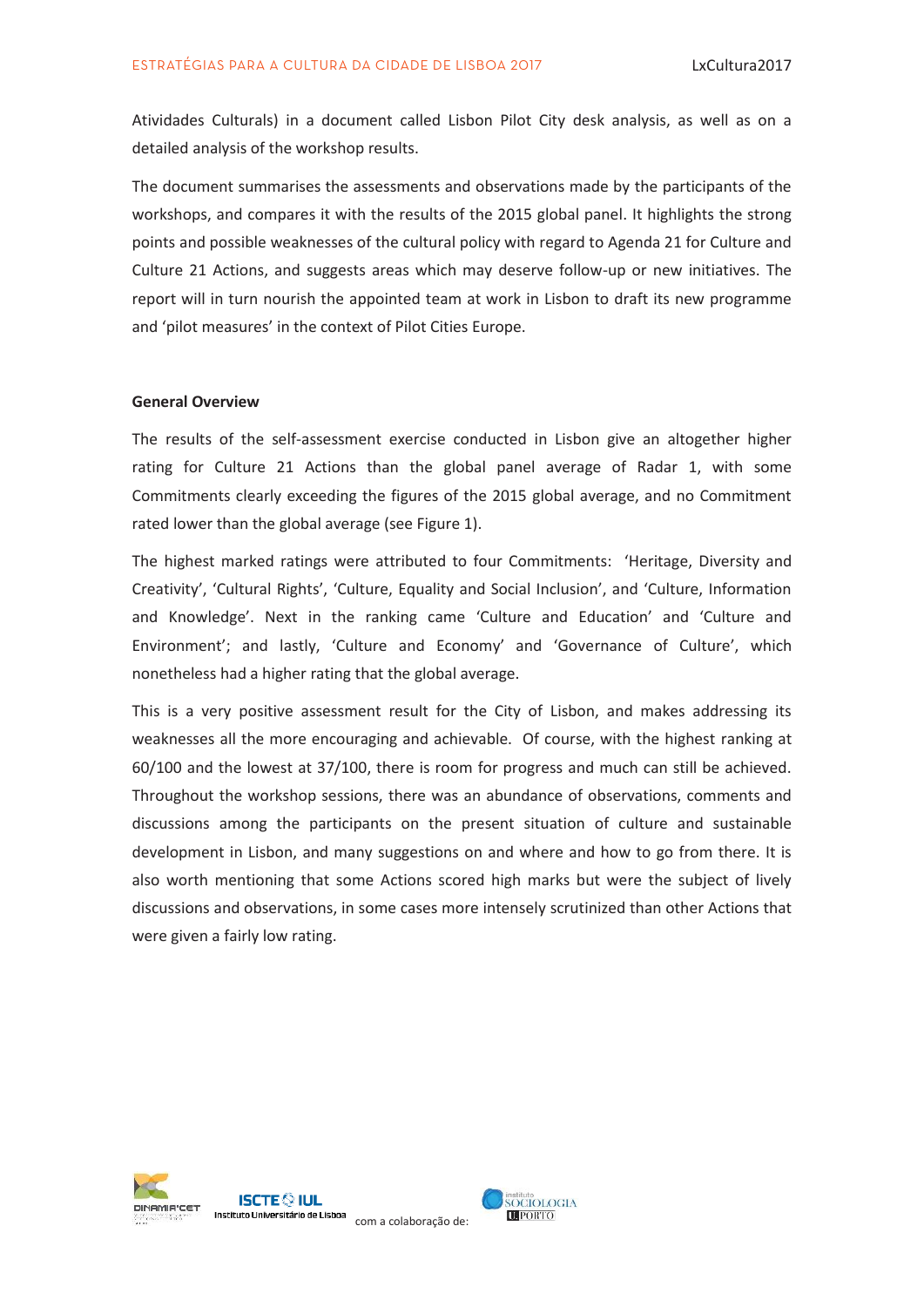### **Lisbon Radar 1:**



**Source:** UCLG Committee on Culture, on the basis of results provided by participants in the initial workshop convened by the City of Lisbon (March 2016) and the average obtained from a world panel of 34 experts in 2015.

# **The 9 Commitments:**

In this section, the information provided by the Lisbon self-assessment exercise is summarized for the 9 Commitments, each one containing 10-12 Actions.

# **1. Cultural Rights**

While Lisbon scored significantly higher in cultural rights (60/100) than the average global panel (35/100), it was observed that although there are good practices in that area, there is no official City document explicitly referring to cultural rights.

Most of the appreciations were rated in the Developing Stage, including two high-end 6/9 marks: firstly, for the Action concerning the encouragement of citizen participation and representation of civil society in decision making and evaluation, followed by an observation



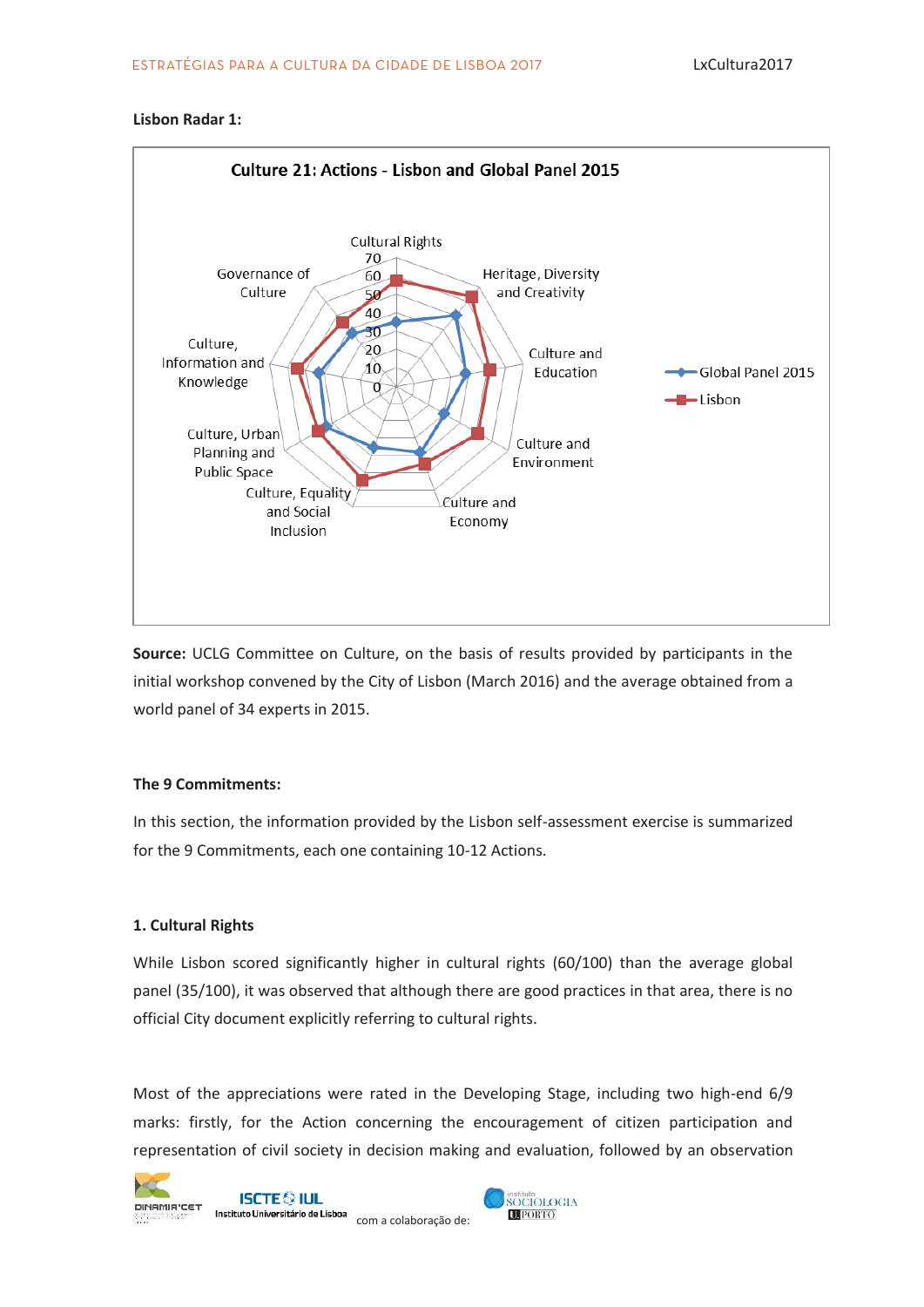that these types of initiatives should be better communicated; and secondly, for the Action enabling people to have access to their own cultural expressions with special attention to vulnerable groups. In this case, the use of the word 'vulnerable' was questioned, as possibly implying a form of inferiority.

Other Developing Stage rankings concerned: local civil human rights organisations including cultural rights; the existence of policies and programmes to increase the number of civil society organisations devoted to culture; incentives to increase opportunities for women to participate in cultural life; and local civil society working in human rights explicitly including cultural rights.

Only one mark was given in the Emerging Stage, relating to the existence of feedback on obstacles to citizens' access to participation in cultural life. Attached to it was an observation mentioning a lack of information on those who do not attend cultural events or venues, as well as the mention of 'good practices' for monitoring feedback on attendance and participation on the part of the Lisbon museums and libraries.

With 3 Actions noted in the Advanced Stage relating to minimum service standards for basic cultural activities, to the existence of policies and programmes for citizens' more active involvement in culture, as well as to policies and programmes aimed a citizens' broader involvement in cultural practice, the Cultural Rights Commitment was attributed one of the highest ratings by the session participants.

Other observations made by the participants pointed out that the debate on citizen participation is often too sectorial and in the hands of specialists. Also, the possibility of a Culture Council was discussed, as was the need to distinguish between participation as opposed to consumerism in matters of culture, as well as the lack of an adequate policy in favour of the participation of women, and the need for stronger support for NGOs and associations. The question of democratic culture versus the democratization of culture was also discussed in this context.

### **2. Heritage, Diversity and Creativity**

As mentioned above, this Commitment received the highest score from the participants: 65/100 for Lisbon while the global average is 50/100.

7 out of 12 Actions were positioned in the Developing Stage: the city has an adequate budget dedicated to culture including research, development and innovation; the city develops work spaces dedicated to cultural activity and creativity; the existence of policies supporting



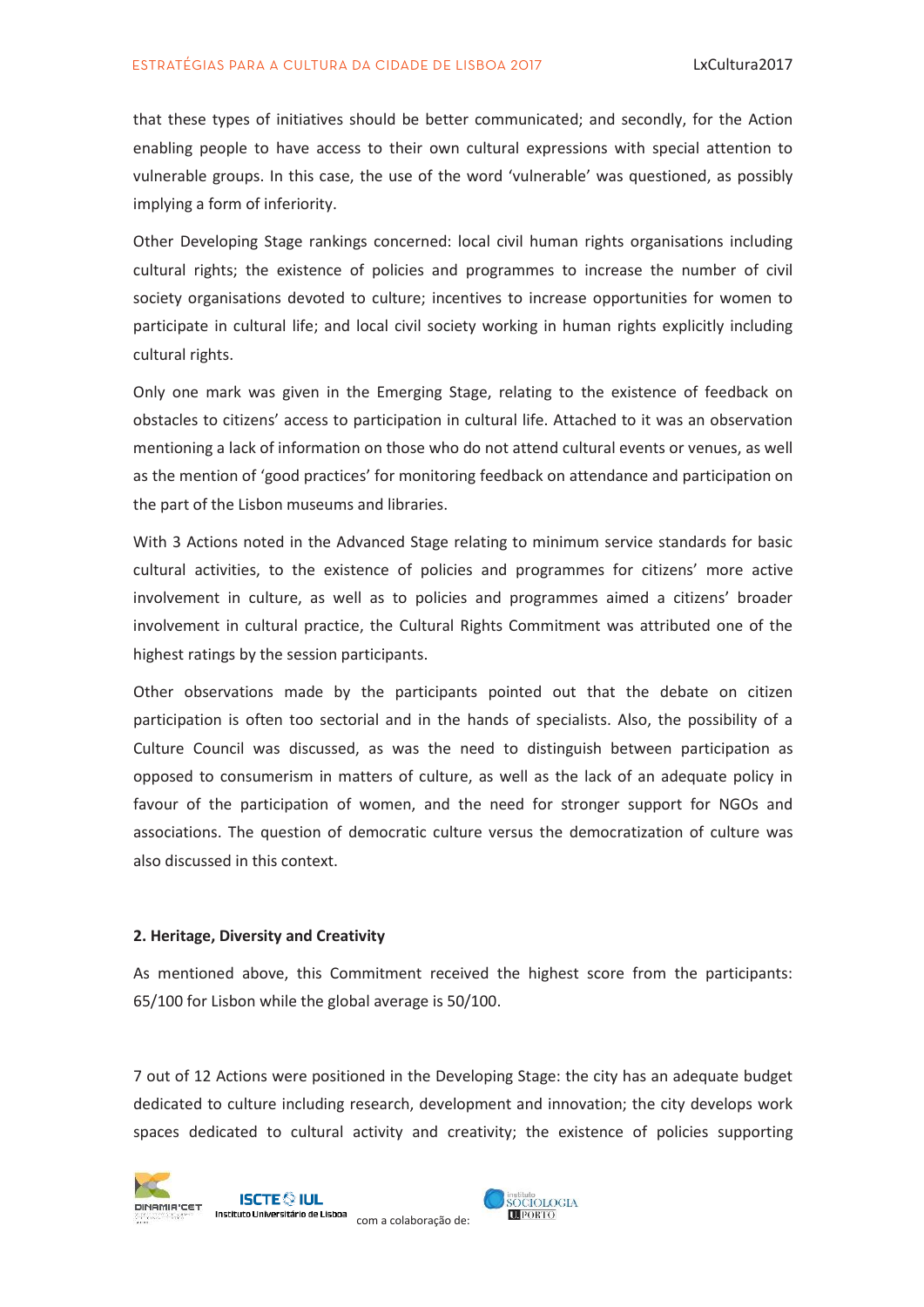excellence in contact with citizens and their initiatives; the encouragement of the diversity of cultural expressions and intercultural projects; the existence of policies regarding the protection of cultural heritage; and the support of policies and programmes dedicated to scientific culture. An observation concerning linguistic diversity pointed out that that perhaps this was not a priority in Lisbon and was attributed a 6 in the Developing Stage.

The 5 Actions ranked in the Advanced Stage were all attributed a 7/9: the support of cultural events encouraging artistic creation and contact between different social groups; the existence of policies promoting the different disciplines of the arts; the existence of policies regarding the protection of cultural heritage; an equilibrium concerning the city's local cultural productions; and international cultural cooperation programmes highlighting cultural diversity.

Other observations put forward a certain lack of transversality within the city's different cultural departments, an insufficient transparency in the communication of certain budgets and a weakness in the promotion of intercultural activities. It was also observed that the City tended to give priority to the protection of the tangible aspects of culture to the detriment of some of its intangible aspects. Examples of good practices in international cooperation included Fado and its accession to UNESCO's list of Intangible Heritage of Humanity, Architecture, Animation movies, and the outstanding success of the Sardinha competition project.

# **3. Culture and Education**

Commitment 3 was attributed a score of 50/100 in comparison with the global panel average of 38/100.

Only 1 Action out of 10 was positioned in the Emerging stage, relating to artistic education at all levels and for all ages. This was given a 3/9 mark with an accompanying observation that a consensus had been hard to reach because the Action was already included in school curricula but could be improved at a local level.

All other 9 Actions were ranked in the Developing Stage, and fairly evenly spread out across the 4-6 range of marks. They concerned: education and training strategies using local cultural resources; a city strategy linking education and cultural policies; the existence of a local platform for public, civic and private actors on the subject of culture and education; the question of publicly supported cultural institutions dedicating a specific budget to education; the dissemination of information on access to cultural activities through on-line portals; support in school programmes for the acquisition of cultural skills, intercultural dialogue and the value of diversity; the existence of artists' residencies, creativity training in schools and educations centres, associations and businesses; the provision of artistic education to all



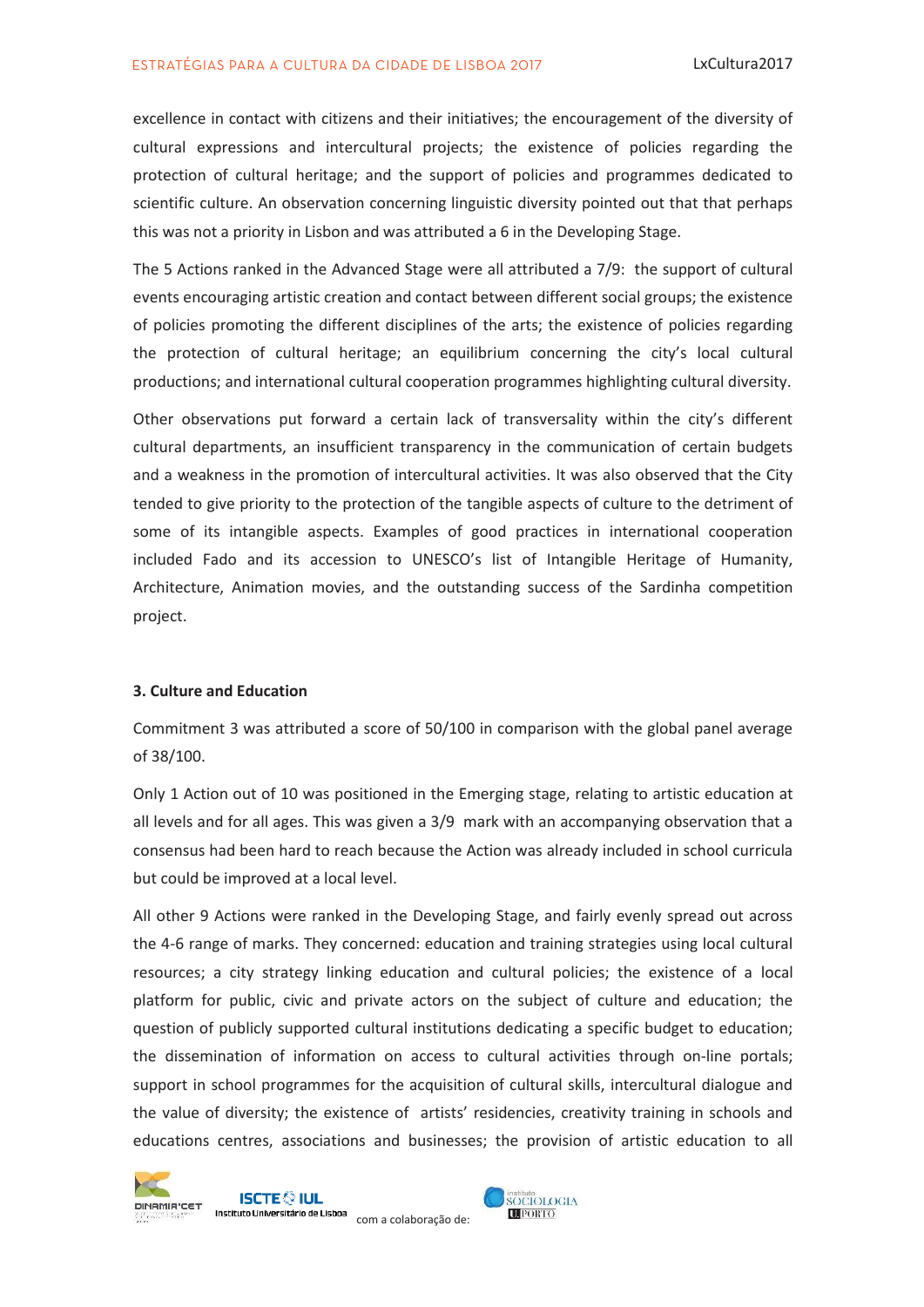children in local schools; the promotion of local training in cultural management and cultural policies; and the existence of education programmes covering cultural rights and human rights.

Among the observations, the participants commended some good practices such as Lisbon City Education Card, the Orquestra Geração project, the portal for cultural practices, the importance of the city of Lisbon's Education Charter, and the energy efficiency project for school buildings. Observations about possible areas of improvement included the need for artistic education strategies to be extended to embrace a wider public, the tendency for artistic education to be dispensed only in certain areas, and the need to improve information on what is available throughout the city. One observation concerned the cultural agenda, which although it was seen as a positive initiative, should be made more accessible for a wider public, while another observation focused on an insufficiency, at the university level, of education in the management of culture, especially at graduate and post graduate levels. And lastly, the workshop participants engaged in a discussion on the difference between culture as a right and cultural rights in the specific context of culture and education.

## **4. Culture and Environment**

Culture and Environment was given a general rating of 50/100, a much higher score when compared to the global panel rating of 30/100.

There were only two Actions in the Emerging Stage, one concerning public support for the evaluation of the environmental impact of cultural organisations, and the other relating to the existence of private and public platforms working together in the field of culture and environment (both were rated 3/9 at the high-end of the Emerging Stage).

6 out of 9 Actions were placed in the Developing Stage, with a majority in the middle 5/9 range: local cultural policies explicitly recognize a strong link between culture and the environment; the existence of a working group linking the departments of cultural and environmental issues; and the inclusion of history and culture in the promotion of local products. Two Actions were listed at the top end of the Developing Stage: the inclusion of cultural aspects in environmental sustainability strategies, and the cultural importance of natural spaces.

Two Actions were marked in the Advanced Stage: gastronomy is recognized as a basic element of local culture, and the city facilitates citizen initiatives, especially those proposing socioecological innovation for the sustainable use of public spaces.

Observations concerned the recognition that in Lisbon there is a significant awareness of the importance of the intersection between culture and sustainable development, both in terms of local governance and in the conceptualization and implementation of projects. It was noted



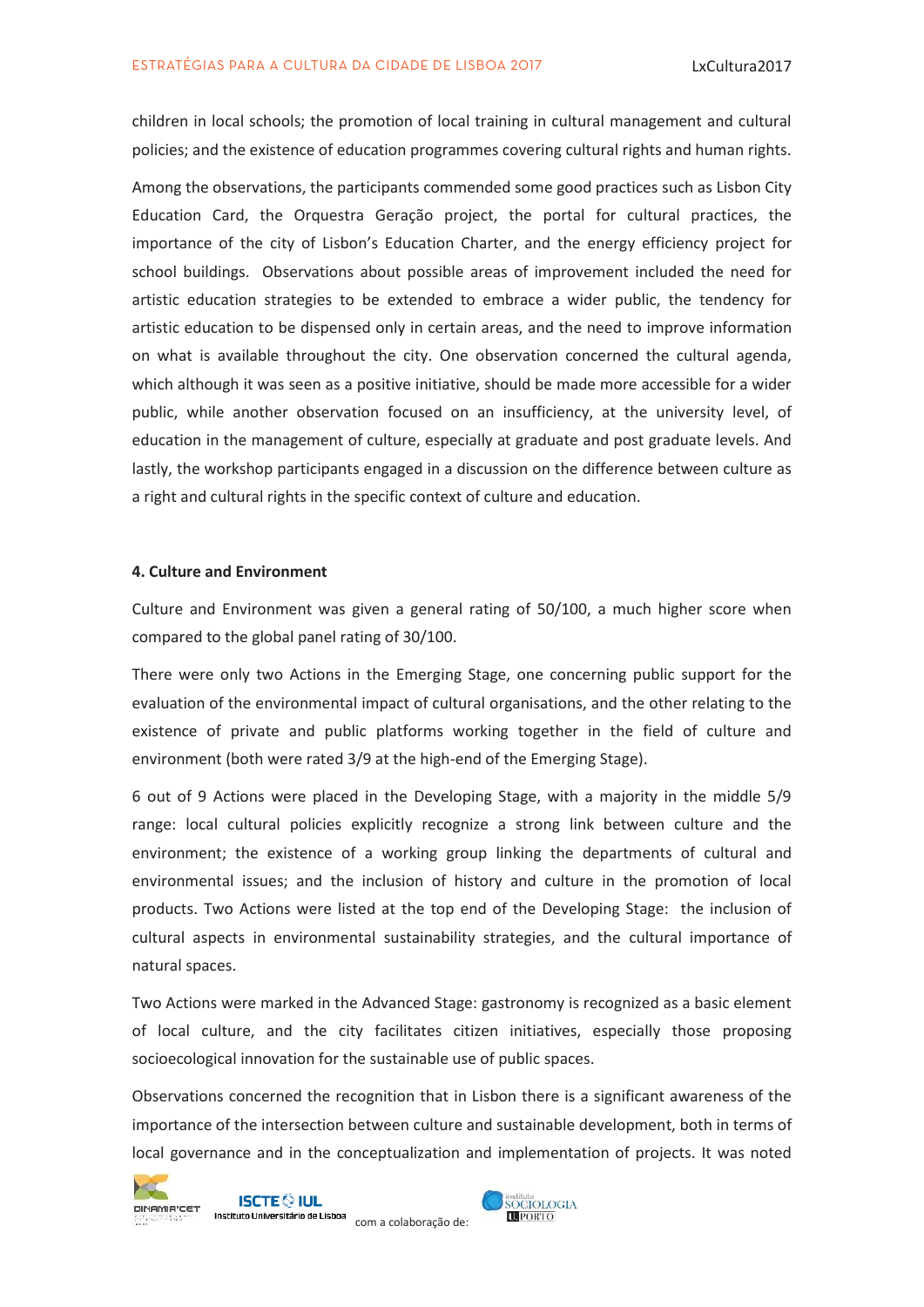that there are legal rules that require cultural events in the city to obey certain general sustainable development rules. However, this awareness was seen as a fairly new development and not yet widespread enough in city policies or practices. Other observations concerned: the need for improvement in the means of mobility for those attending cultural events or festivals that would minimize the environmental impact; the introduction of a cultural component in Lisbon's biodiversity; and the creation of a common platform between culture and environment to discuss relevant topics. There was also a discussion on the need to work on the impact of tourism in Lisbon and its potentially negative effects on the ecological balance in the historic centre as well as in certain neighbourhoods.

#### **5. Culture and economy**

Culture and Economy was rated the second lowest out of the nine Commitments but still higher than the global panel: it was given by the participants a 45/100 while the global panel is rated 38/100.

Three Actions were rated in the Emerging Stage. The regular monitoring of the public, civic and private cultural sectors contributing to the local economy, and the city promoting public or mixed economic programmes that increase voluntary funding or time-giving to cultural projects were attributed a 3/9 mark, while the Action concerning the existence of employability programmes covering cultural skills was given a 1, the lowest mark. An observation noted there was no known programme in that area.

The majority of the Actions (7 out of 12) were rated in the Developing stage, such as the city's development strategy taking into account the cultural economy; the existence of information and training programmes on author's rights, shared production models, and new distribution systems; the existence of micro-credit, venture capital and sponsorship programmes; partnerships in the cultural and business sectors around residencies, information and knowledge transfer; the value of maintaining traditional local crafts; the sustainability of the local tourism model; and the existence of corporate social responsibility programmes explicitly including cultural projects.

Two Actions were rated in the Advanced stage, concerning appropriate pay conditions and recognition of authors' rights in the cultural sector, and the existence of cultural policies in local business organizations such as the chamber of commerce (both were given 7 out of 9).

Several observations made by the participants for this Commitment included insufficient coordination between the public and private sectors, a lack of structured and accessible information on the impact of the cultural sector in wealth and employment, as well as the need for a methodology that does not depend on major national initiatives to collect



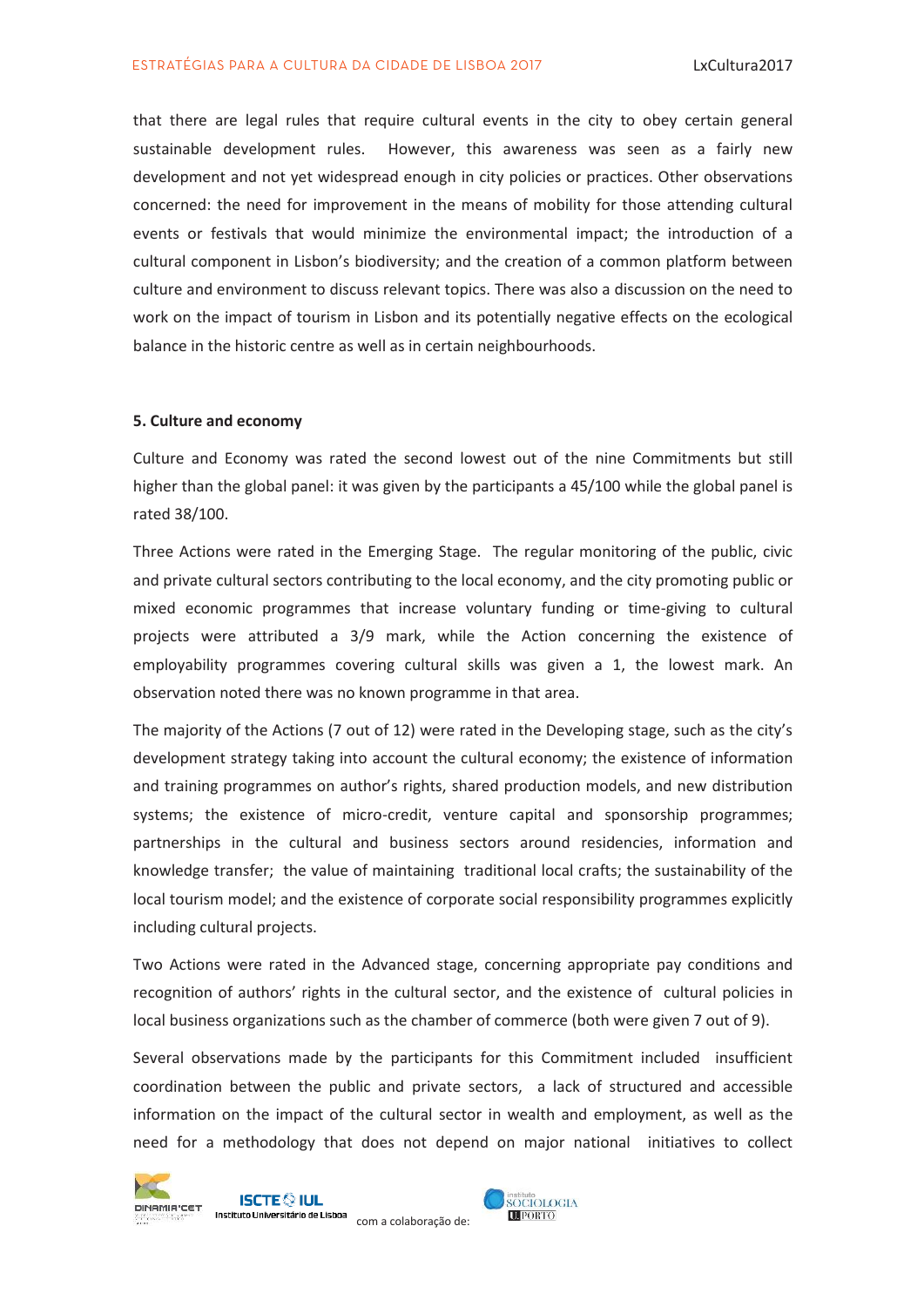information, such as Satellite Culture Account of the National Statistics Institute. Another observation noted that although there are laws and legislative update on the working conditions in the cultural sector, their implementation still leave much to be desired. It was observed that the practice of volunteering in the cultural sector is not sufficiently developed, and there could be more programmes to support the initiatives. Again, as in Commitment 4 on Culture and Environment, the rapid development of tourism and its impact on the city was debated. As for authors' rights, it was observed that the information was unevenly accessible or not known by the wider public. Lastly, there was a discussion on the distinction between lucrative and non-lucrative cultural projects.

### **6. Culture, Equity and Social Inclusion**

This Commitment was given a score of 55/100 by the participants of the workshop compared to the 35/100 by the global panel. Out of a total of 12 Actions, 2 were attributed to the Emerging Stage, 6 to the Developing stage and 4 to the Advanced Stage.

In the Emerging stage, the Action concerning the inclusion of culture in areas such as health, employment, welfare and social inclusion was given a 3 rating at the top-end, as was the Action concerning the regular analysis of an active relationship between welfare, health and a diversity of cultural practices.

In the Developing stage, 2 Actions were given a low-end rating of 4/9 relating to the existence of programmes for social service professionals' training to identify cultural factors, and the city's engagement to promote the participation of women in cultural activities. Two Actions were attributed a middling 5/9: the existence of a policy to ensure that cultural facilities and spaces are accessible to all, and the existence of programmes to ensure intergenerational cooperation.

Two other Actions were given a top-end rating of 6/9 in the Developing Stage: local conflict resolution strategies take the potential of culture into account, and there is a local platform of stakeholders that implement activities relating culture, equality and social inclusion.

Observations in the Developing Stage focused on accessibility with positive feedback on general regulations for people with disabilities and the existence of different platforms addressing issues on the relationship between culture, equality and social inclusion, with an accompanying remark on the lack of any known evaluation.

Four Actions were positioned at the Advanced stage: the regular analysis of the cultural vulnerability of certain individual or groups; the granting of public support to cultural institutions to ensure disadvantaged groups have access to cultural programmes including in poor neighbourhoods; the existence of cultural innovation programmes to promote social



**ISCTE OF IUL** Instituto Universitário de Lisboa

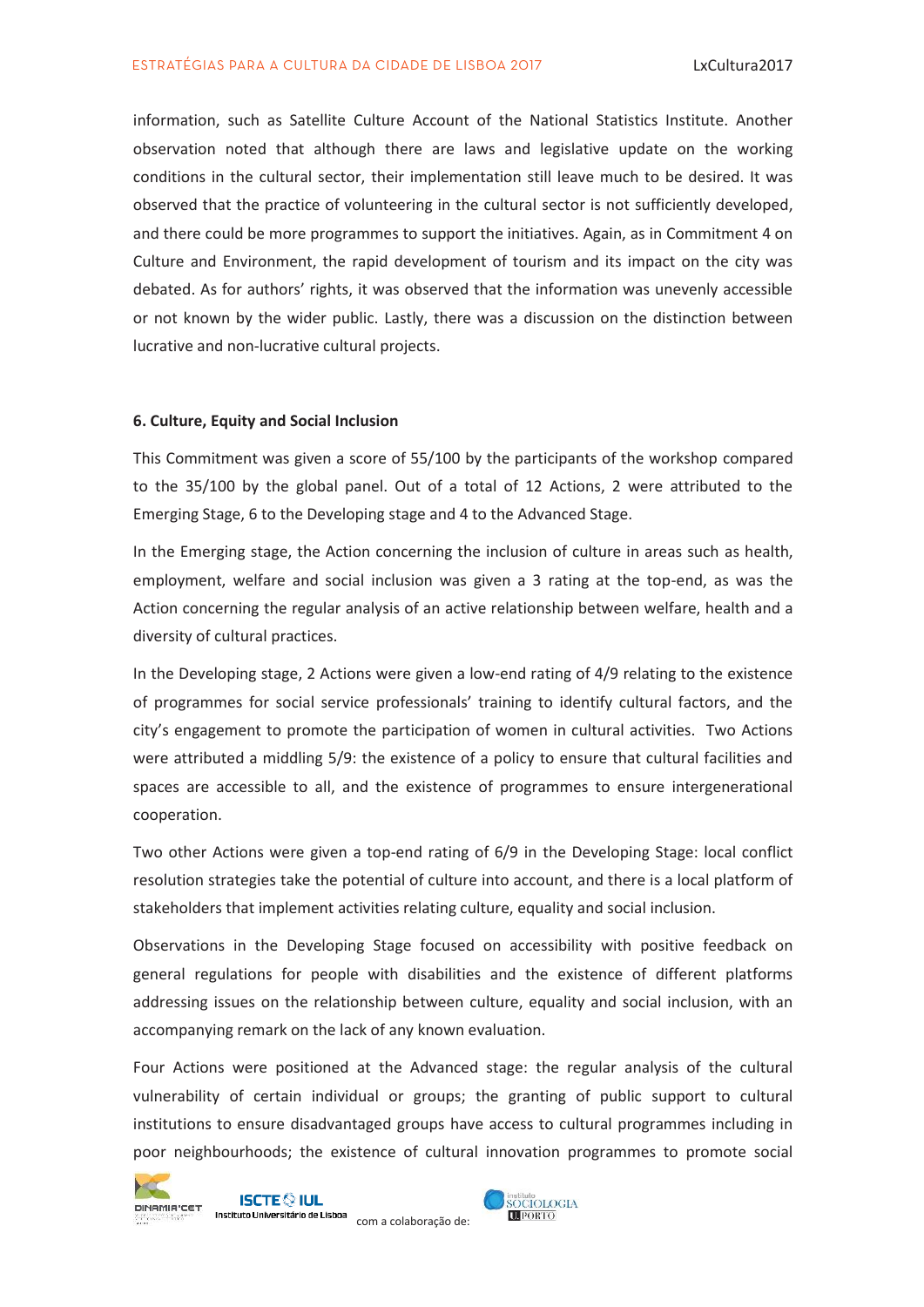inclusion of young people; and awareness-raising campaigns by local civil society in the different cultural fields are supported by public institutions.

More generally, observations included a debate over the notion of inclusion versus integration, a lack of recognition on the part of social policies of the importance of the cultural dimension in the areas of employment and social security; and the need for employees of the institutions and social organizations to identify cultural factors that hinder people's access to their services. With regard to disabilities, it was observed that common regulation is being implemented little by little. Lastly, an observation pointed to a weakness in addressing the participation of young people in issues concerning innovation, creativity and gender equality.

## **7. Culture, urban planning and public space**

This Commitment was given by the workshop participants a rating of 50/100, just above the global panel one of 44/100. Out of 12 Actions, 9 were rated in the Developing Stage, 2 in the Emerging Stage and 1 in the Advanced Stage.

In the Emerging Stage (1-3), the existence of a 'cultural impact assessment' was given a topend mark of 3/9, while the Action on existing policies on urban transport and mobility taking into account all citizens' access to cultural life was attributed the lowest rating of 1/9.

The one Action rated in the Advanced Stage concerned the existence of architectural guidelines for renovation, building plans and use of traditional construction techniques, followed by an observation that though there is an extensive legislative framework as well as planning tools, they often lack efficiency in their application.

In the Developing Stage, the 7 rated Actions concerned: local urban planning explicitly recognizing the importance of cultural issues; the existence of an inventory on the city's natural and cultural heritage and the ensuing preservation mechanisms; the adoption by the city of measures to promote the role of culture in the renovation of historic centres and in neighbourhoods; new cultural infrastructures are planned as part of a broader cultural ecosystem; the city recognizes the notion of 'landscape' in it policies; public spaces are considered as a key resource for cultural interaction and participation; the recognition of a range of highly symbolic public spaces as public goods; the existence of programmes to promote the development of public art; and the city encourages the participation of citizens in urban planning and regional development.

Among the observations, there was again a discussion about tourism, a sensitive issue in Lisbon right now, as well as about the under-valorisation of the development of the Tagus estuary. A lack of strategic vision was suggested. Another subject of debate was around the notion of landscape, integrating both the natural and cultural aspects of development, and a



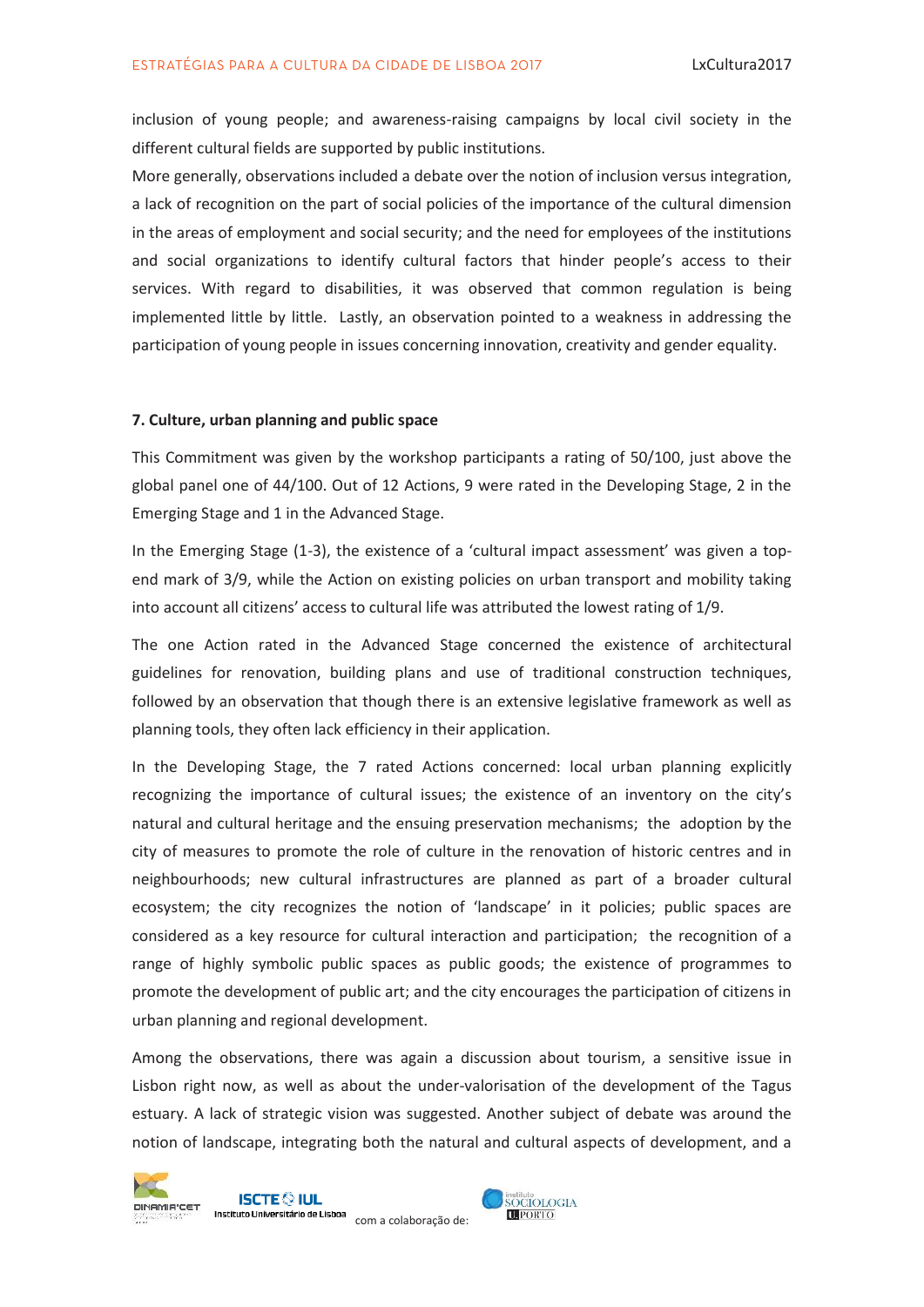lack of legislation on cultural landscapes. Another observation suggested that more effort was put into the preservation of tangible heritage than intangible heritage.

Examples of good practices mentioned by the participants included the Lisbon Architecture Triennial, the BIP/ZIP and GAU projects on urban art, the socially aware Intendente project, with a comment that more could be done through a global strategy. As for new cultural infrastructures, some examples included the Carris Museum, the Belem Cultural Centre, the new Electricity Museum and the artistic work space Gaivotas. As for the notion of cultural landscape, it raised questions about a lack of its definition in the legislation and the possibility of a more participative approach to the issues concerned. There was also an observation on a lack of reflection on some of Lisbon's public spaces such as Ribeira das Naus and Cais do Sodré. Lastly, an observation on the Action concerning symbolic spaces considered as a public good pointed out that though there are good examples of this, the city lacks a global vision or strategy.

### **8. Culture, Information and Knowledge**

This Commitment was marked by the Lisbon workshop participants with a rating of 55/100 while the global panel rating is 43/100. With 9 Actions in the Developing Stage, two in the Advanced Stage and none in the Emerging Stage, the general rating of the 11 Actions was high, and 'Culture, Information and Knowledge' amongst the highest rated of the Commitments.

In the Developing stage, 3 Actions were rated 4/9, at the lower end of the Developing stage: regular analysis of the obstacles to accessing information and communication technologies for cultural purposes; the existence of assessments on the relationship between grassroots cultural processes and social innovation; and the existence of programmes focused on creation, production and digital distribution for citizens and the promotion of cultural democracy. 3 Actions were given a middle mark of 5/9: the existence of public and civil society mechanisms monitoring freedom of expression, of opinion and of information; policies guaranteeing the access to free and pluralistic information and citizens' right to participate in cultural life; and active links between universities, local government and civil society monitoring research on culture in sustainable development. Still in the Developing Stage, two high-end marks of 6/9 were given to the Action mentioning awareness-raising for cultural professionals on emerging digital forms such as copyright, copyleft and open source, as well as the Action concerning plurality of opinions, equality of voice to women, and local and international diversity.

Lastly, two Actions were rated at the Advanced Stage: the existence of legislation on freedom of expression, of artistic expression, of opinion of information and respect for cultural diversity

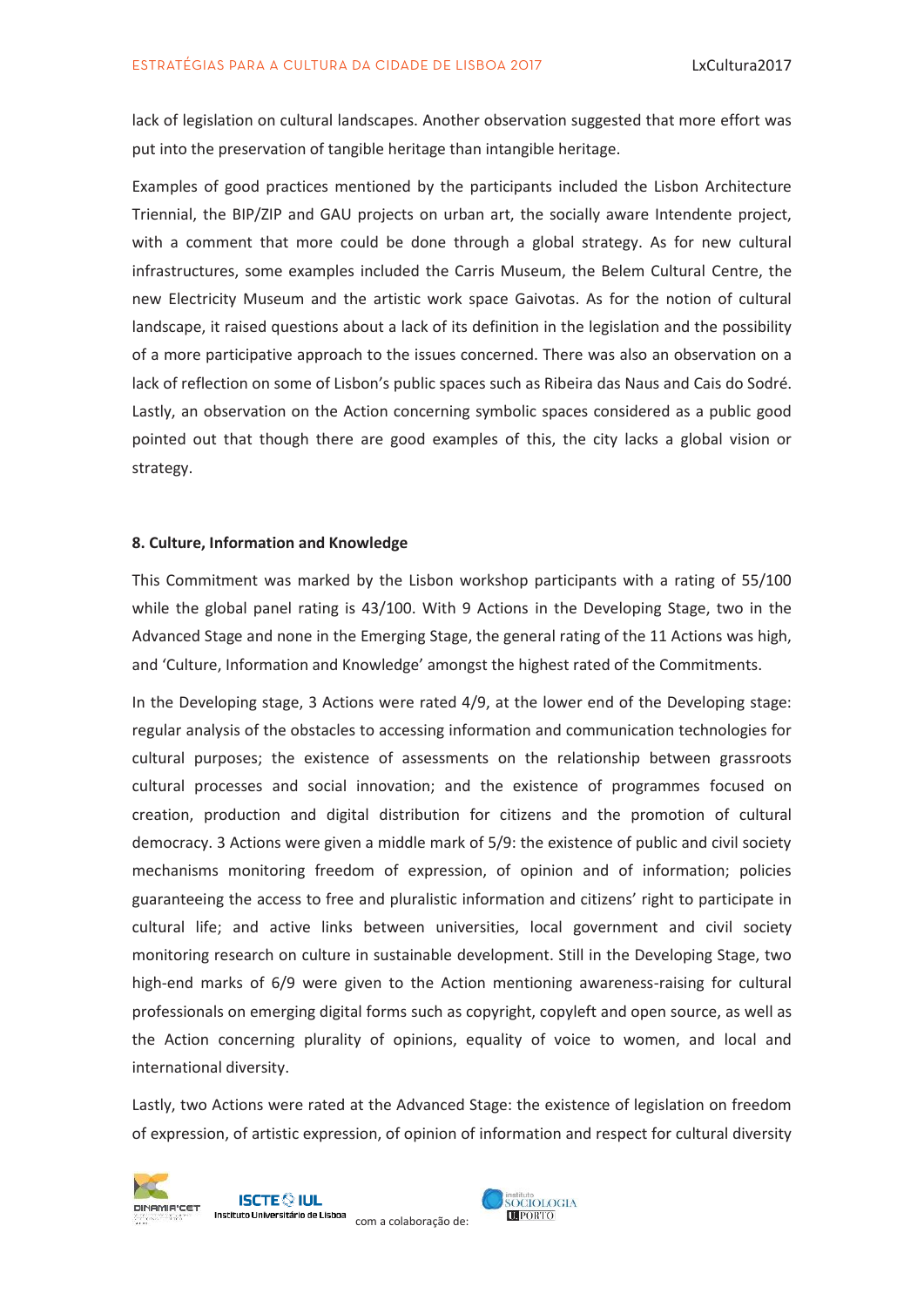and privacy; and cultural institutions receiving public support participate in debates on information and knowledge and value culture as a common good.

Observations during this session ranged from the mention of a lack of recognition of culture as a common good on the part of other areas of governance, as well as a lack of indicators – monitoring and evaluation – of policies and cultural practices in Lisbon, and an insufficiency of information campaigns in the different digital media formats on Culture. Other observations were related to the need for a better coordination between culture and universities, applied research, and tourism management practices in the city. The culture of the immigrant population was seen as not sufficiently communicated, leading to a final observation on the need for an Observatory of Cultural Activities

#### **9. Governance of Culture**

The governance of culture was given a 45/100 rating for the city of Lisbon. Although this was the lowest rated Commitment of the workshop, it was attributed a significantly higher rate than the Global Panel with its 37/100 rating.

The great the majority of the marks (9 out of 11) were given to the Developing stage, 2 marks to the Emerging Stage, and none to the Advanced Stage.

Of the Actions that were attributed to Emerging Stage, two high-end 3/9 marks were attributed to the Action on the existence of permanent forums for consultation, negotiation and regulation of goals and methods involving all parties, followed by an observation on the importance of differentiating between actions initiated by the local or the central powers.

In the Developing stage, 4 Actions were given a low-end 4/9 rating: the local policy has an active Agenda 21 for Culture bringing together public, civic and private initiatives for joint projects; programmes receiving public money develop and practice gender equality; there are training programmes in culture to strengthen cultural NGOs and other civil society groups; and the authorities foster collaboration on cultural policies between local, regional and national governments. This last Action was followed by an observation on the lack of a clear definition of responsibilities and competencies at the regional level.

One Action, concerning the existence of an independent civil society platform on cultural issues was given a middling 5/9 rating. Lastly, 4 Actions were attributed a mark of 6/9, at the top-end of the Developing Stage: the promotion by the city of cultural planning at the local and district level; the existence of local cultural forums that include private, public and civil society participation; the existence of programmes supporting the participation of citizens in the



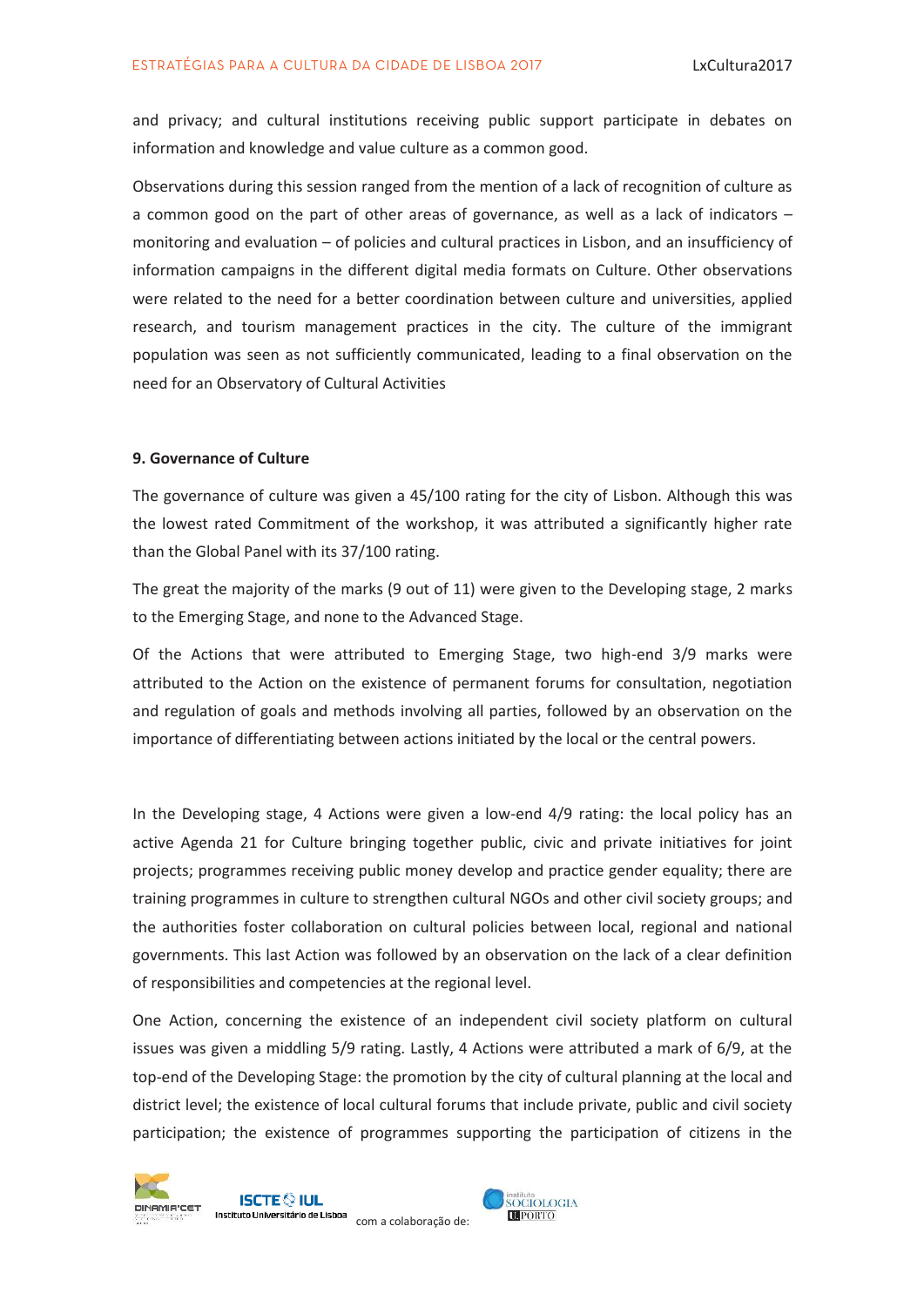management of cultural institutions and events; and the city supporting management practices representative of local culture and activities concerned with common goods.

Other observations related to the promotion of cultural planning at the neighbourhood and parish levels, where two weak points were identified: first, the practice is neither systematic nor sustained, and secondly, it is one-way and leaves little room for grassroot participation.

### **Conclusions**

The most visible strengths in Lisbon's approach to culture and local sustainable development were singled out by the workshop participants in the areas of 'Cultural Rights', 'Heritage, Diversity and Creativity', 'Culture, Equality and Social Inclusion', and 'Culture, Information and Knowledge'.

A careful analysis of the results suggests that areas such as the relation between 'Culture and Economy', 'Culture and Education' and 'Culture, Urban Planning and Public Space' may deserve further attention. Interestingly, 'Culture and Environment' and 'Governance of Culture', attributed the lowest overall scores, were discussed and commented by the participants in a way that describes these two Commitments as in a positive development phase.

One measure, among others, that could be taken up in the field of 'Culture and Economy' would be to work on a strategic vision integrating the public and private sectors on the basis of some examples of good practices mentioned by the session participants. A first step could be to assess the impact of culture on Lisbon's economy - wealth, employment and the many indirect benefits culture can bring to a city and its inhabitants, in partnership with a university. Tourism being a major source of economic revenue, the relationship between tourism, local economic development and a sustainable culture should be further examined by a body of experts and stakeholders in the relevant fields.

In the area of Culture and Education, where there is no city-wide policy for the integration of culture in formal or informal education (but some iconic projects such as the Orquestra Geração), it could be useful to initiate a high visibility project for the city's children and youth, which would at the same time use local artistic resources and even voluntary citizen participation (pointed out in the observations as insufficiently developed). To begin with, the city could implement a series of "pilot programmes" in specific schools through a variety of artistic disciplines such as music, digital visual arts, heritage, theatre, and dance. Monitoring these experimentations would of course be of the utmost importance for future developments.

Although it was observed that there was a 'significant awareness' of intersections between Culture and Environment, the participants also remarked on possible improvements. In some